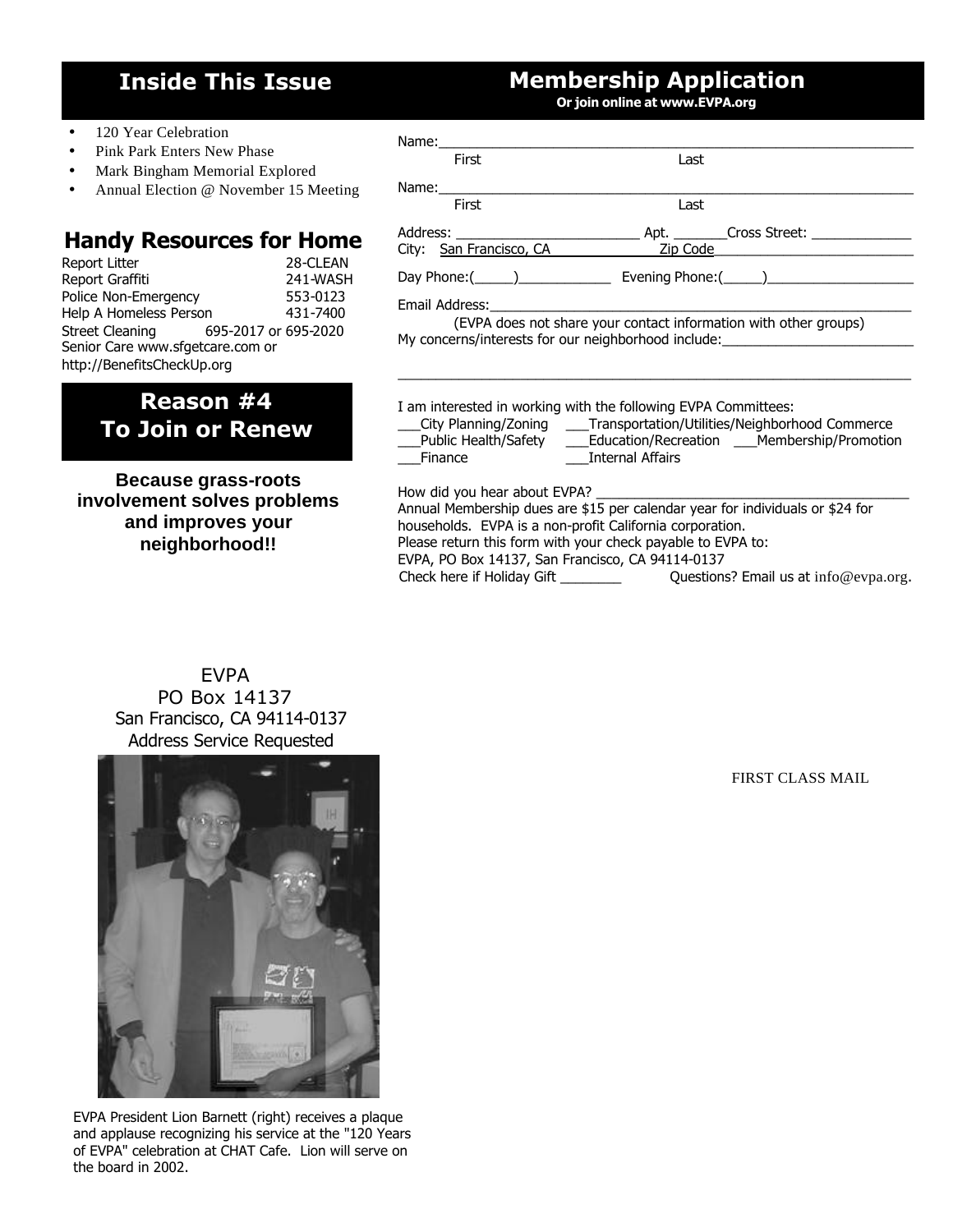

# Eureka! News for Eureka Valley, Upper Market, Castro, Duboce & Twin Peaks. Published by the **Eureka Valley Promotion Association**

Serving the neighborhood since 1881. Join@www.evpa.org

#### **Marble & Granite Being Cut! Columns for Memorial Almost Done.**

The 15 granite and marble pylons that will make up the Pink Triangle Park memorial are being cut in Minnesota. They will be set at Pink Triangle Park early in December by artists Robert Bruce and Susan Martin.

Add your thoughts.  $\parallel$  Suggestions for the text

to be on the Park's Plaque are welcome. Consider the following and submit them in writing to PTPM2001@aol.com.

- How do you think people become the objects of hatred?
- How has your personal experience with the effects of such hatred changed you?

We would like to receive submissions prior to celebrations of the 53rd anniversary of the signing of the U.N. Universal Declaration of Human Rights. The anniversary is December 10 and will involve events throughout San Francisco.

Commemoration details for the Pink Triangle Park and Memorial will be made available on www.evpa.org.

In August of 2000, EVPA became a co-sponsor of the Pink Triangle Park and Memorial Project. The project is a neighborhood-based effort to clean-up a parcel of city-owned property at the western side of the Castro/Market/17th street intersection. With help from the Department of Public Works and the Mayors' Neighborhood Beautification Fund and numerous volunteers and business contributors, the Pink Triangle Park has been transformed from vacant lot overgrown with weeds to a beautiful rose garden. Even more exciting is the creation of the Pink Triangle Park, a memorial sculpture dedicated to the GLBT victims of Hitler's concentration camp system.

at www.evpa.org **SF Run off for City Attorney on December 11!**

**Volume 120, Issue 11** 

**November 2001**



Pumpkin carving winners Mike Babbitt and Nila Camino pose with their creation at the "120 Years of EVPA" celebration. We salute their Halloween spirit. See a scary photo of Mike at www.evpa.org

#### **We Look Fabulous for Being 120! EVPA Marks 1881-2001 Milestone.**

At a birthday party celebrating "120 Years of EVPA," guests reflected on the historic, marked the current and enjoyed old-fashioned fun.

Photos along the walls created a tour of Eureka Valley from a mostly treeless, hilly area of the 1880s to today's densely packed urban area.

Lion Barnett received a special plaque and applause for his service in EVPA, including serving as president for the last three years.

Large pumpkins were carved into jack-o-laterns in a carving contest that, surprisingly, produced no injuries (excluding the gourds).

Members munched on fresh fruit, rolled sandwiches, bagel noshes and enjoyed a fruity champagne punch. Of course, the evening including a large birthday cake (chocolate with vanilla cheesecake) that melted in the mouth. The event was hosted by CHAT Café (18th @ Sanchez). View color photos of the party online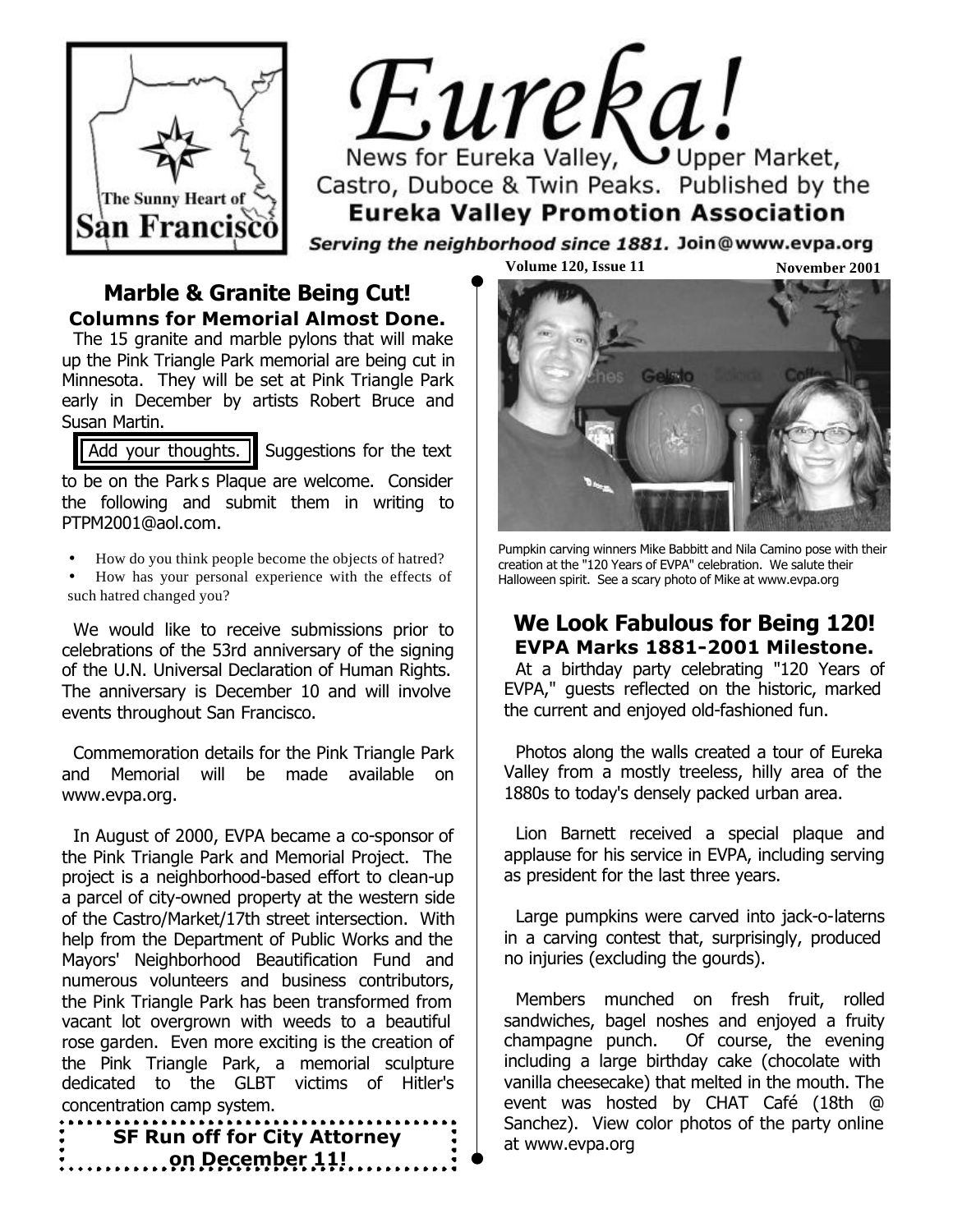#### **General Meeting Minutes October 18, 2001**

Corresponding Secretary Gustavo Serina filling in for Recording Secretary Mike Babbitt.

Meeting was called to order and the minutes from the previous meeting were approved.

• Jody Sanford from the Presido Trust and Johanna Wald Natural Resources Defense Council discussed the plans for the Presidio.

The Internal Affairs Committee presented its nomination for 2002 officer and board member candidates:

**President:** Gustavo Serina **Vice President:** Tom Hanus **Corresponding Secretary:** Joe Foster **Recording Secretary:** Mike Babbitt (Incumbent) **Treasurer:** Herb Cohn

**At Large Board Members (2 year terms):** Drew Bertagnolli, Michael Crawford, Gerald Abbott **At Large Board Members to Complete seats vacated** by Herb Cohn and Joe Foster: Rich McRee and Steve Hall

Discussed the proposed bylaw amendment regarding discounted membership fees for seniors and individuals on disability. While the concept was met with general favor, the membership rejected the proposed bylaws, because the bylaws do not discuss the amount charged for membership.

• John Plevyak and Cynthia Metcalfe discussed their proposed changes to the roofline of their house on 19th Street and an increase in height, which require a variance. Steve Hall, a neighbor, said the neighbors do not object. Membership voted to support their proposal when it is heard by the Zoning Administrator. (This won't go before the Planning Commission unless someone objects and files for a discretionary review.)

• Mila and Pierre Martin made a presentation regarding demolition of a house on Douglass and 21st Streets. They will keep membership informed of this project.

• Michael Crawford and Tom Hanus reminded attendees that a 120th EVPA anniversary party would be hosted by the Chat Cafe on Tuesday, October 30, 6:30-8:00PM.

A special thanks goes out to the Membership  $\&$ Promotion Committee who have completed the 2001-2002 Membership Guide and begun distributing it at meetings. Please contact Committee chairman Michael Crawford at michael@sfchatcafe.com to receive a copy. Additionally, the Committee has updated the www.evpa.org website. The Committee asked for assistance from membership in distributing the newsletter at social spots in the area to introduce the EVPA to more of the public.

The motion was made and passed to adjourn.

#### **Visualize Membership as a Gift.**

They seem to have everything. But do they have an EVPA membership? Mail in the application on the back of this newsletter with your friends' information, enclose the dues, and mark it "Holiday Gift." EVPA will send them an acknowledgement and begin their subscription to *Eureka!*

## **Holiday Cheer: EVPA Contributes.**

EVPA's Board has approved a \$100 donation to the holiday tree, annually erected at the corner of Castro and 18th streets. The holiday tree is a project of the Merchants of Upper Market. EVPA will receive recognition on the banner near the tree, with significant visibility to passers by. We hope to add some cheer during stressful times.

#### **It's Election Time @ EVPA!**

The November 15th general meeting marks annual elections. The list of candidates appears in the minutes to the left. Please vote.

### **94114, 94117, 94131 Get in FREE!**

The California Academy of Sciences is offering free admission to residents of zip codes 94114, 94117 and 94131 on November 16, 17, and 18th. This is part of a series of neighborhood free days. Learn more about the Aquarium, Natural History Museum, and Planetarium located in Golden Gate Park at www.calacademy.org or 750-7145.

#### **Tag 'n Bag Sacked by City Supes.**

City Supervisors turned back "Tag n' Bag" by a 4- 7 margin. The proposed legislation would have required 48-hours notice before belongings left on sidewalks could be removed. EVPA opposed this legislation. District 8 Supervisor Leno voted No.

#### **Want to Write Grant Proposals?**

EVPA is looking for people who want to learn more about grant research and proposal writing. We are working with someone who can share his knowledge about the process. Curious? Email herbcohn@pacbell.net or call 621-6637.

#### **Mark Bingham Memorial Planned.**

**November 10th**, 3- 5 pm, Supervisor Mark Leno is hosting a community meeting to promote the development of a memorial to Cole Valley resident Mark Bingham, who died on United Flight 93 on September 11. At the EVRC, 100 Collingwood ST.

#### **BV Tree Planting Takes Root.**

More than 50 neighbors planted California Native Oaks, Madrone and Toyon trees on Nov.  $3<sup>rd</sup>$  at Buena Vista Park. The Oaks were grown in Golden Gate Park Nursery, using acorns gathered a few years ago from BV Park's rare stand of Native Oaks. Congratulations!